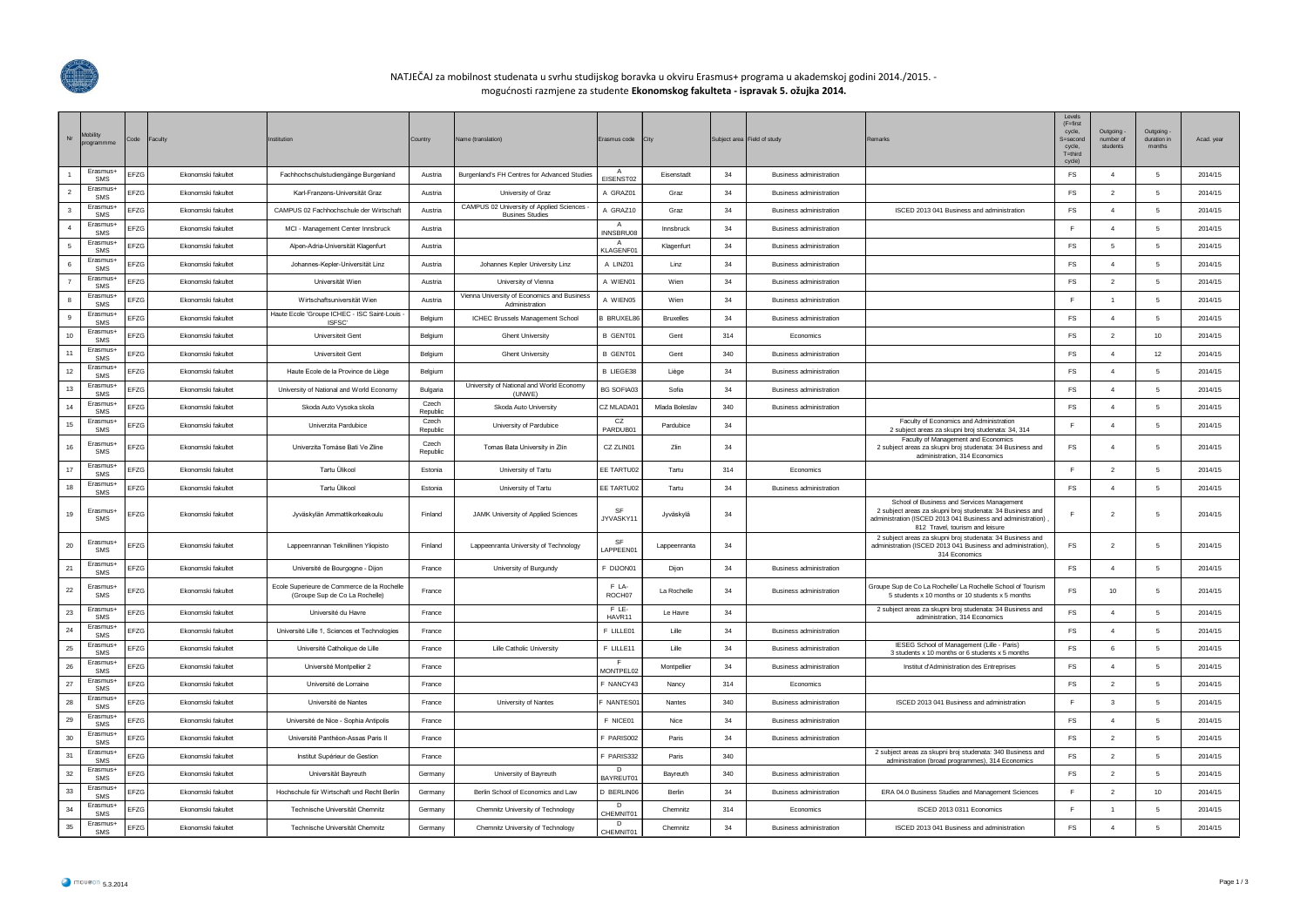| Nr | Mobility<br>programmm  | Code | Faculty            | nstitution                                                               | Country                                    | Name (translation)                                                                    | Erasmus code City                    |                  |     | Subject area Field of study    | Remarks                                                                                                                                                                   | I evels<br>$(F = first)$<br>cycle,<br>S=second<br>cycle,<br>T=third<br>cycle) | Outgoing<br>number of<br>students | Outgoing<br>duration in<br>months | Acad. year |
|----|------------------------|------|--------------------|--------------------------------------------------------------------------|--------------------------------------------|---------------------------------------------------------------------------------------|--------------------------------------|------------------|-----|--------------------------------|---------------------------------------------------------------------------------------------------------------------------------------------------------------------------|-------------------------------------------------------------------------------|-----------------------------------|-----------------------------------|------------|
| 36 | Erasmus+<br>SMS        | EFZG | Ekonomski fakultet | Technische Hochschule Deggendorf                                         | Germany                                    | Deggendorf Institute of Technology                                                    | D<br>DEGGEND01                       | Deggendorf       | 340 | <b>Business administration</b> | ISCED 2013 041 Business and administration                                                                                                                                | FS                                                                            | $\overline{2}$                    | 10                                | 2014/15    |
| 37 | <b>Frasmus+</b><br>SMS | EFZG | Ekonomski fakultet | Europa-Universität Viadrina Frankfurt (Oder)                             | Germany                                    | European University Viadrina                                                          | n<br>FRANKFU08                       | Frankfurt (Oder) | 34  | <b>Business administration</b> |                                                                                                                                                                           | FS                                                                            | $\overline{4}$                    | 5                                 | 2014/15    |
| 38 | Erasmus+<br>SMS        | EFZG | Ekonomski fakultet | Universität zu Köln                                                      | Germany                                    | University of Cologne                                                                 | D KOLN01                             | Köln             | 34  | <b>Business administration</b> | Faculty of Management, Economics and Social Sciences<br>ISCED 2013 04 Business, administration and law                                                                    | FS                                                                            | $\mathbf{3}$                      | 5                                 | 2014/15    |
| 39 | Erasmus<br><b>SMS</b>  | EFZG | Ekonomski fakultet | Hochschule München                                                       | Germany                                    | Munich University of Applied Sciences                                                 | D.<br><b>MUNCHEN06</b>               | Müncher          | 345 | Management                     |                                                                                                                                                                           | F.                                                                            | $\overline{2}$                    | 5                                 | 2014/15    |
| 40 | Erasmus+<br>SMS        | EFZG | Ekonomski fakultet | Universität Regensburg                                                   | Germany                                    | University of Regensburg                                                              | D<br>REGENSB01                       | Regensburg       | 340 |                                | 2 subject areas za skupni broj studenata: 340, 314                                                                                                                        | <b>FS</b>                                                                     | 8                                 | -5                                | 2014/15    |
| 41 | Erasmus+<br>SMS        | EFZG | Ekonomski fakultet | Universität Ulm                                                          | Germany                                    | Ulm University                                                                        | D ULM01                              | Ulm              | 314 |                                | 2 subject areas za skupni broj studenata: 314, 340                                                                                                                        | FS                                                                            | $\overline{4}$                    | 6                                 | 2014/15    |
| 42 | Erasmus+<br>SMS        | EFZG | Ekonomski fakultet | Oikonomiko Panepistimio Athinon (OPA)                                    | Greece                                     | Athens University of Economics and Business<br>(AUFB)                                 | G ATHINE04                           | Athina           | 34  |                                | 2 subject areas za skupni broj studenata: 34 Business and<br>administration, 314 Economics                                                                                | FS                                                                            | $\overline{4}$                    | 5                                 | 2014/15    |
| 43 | Erasmus-<br>SMS        | EFZG | Ekonomski fakultet | Fechnologiko Ekpaideutiko Idrima (TEI) Kavalas                           | Greece                                     | Technological Educational Institute of Kavala                                         | <b>G KAVALA01</b>                    | Kavala           | 34  | <b>Business administration</b> | Eastern Macedonia and Thrace Institute of Technology                                                                                                                      | FS                                                                            | $\overline{4}$                    | 5                                 | 2014/15    |
| 44 | <b>Frasmus+</b><br>SMS | EFZG | Ekonomski fakultet | Nyugat-Magyarorszagi Egyetem                                             | Hungary                                    | University of West Hungary                                                            | HU<br>SOPRON01                       | Sopron           | 340 | <b>Business administration</b> |                                                                                                                                                                           | FS                                                                            | $\overline{2}$                    | 5                                 | 2014/15    |
| 45 | Erasmus-<br>SMS        | EFZG | Ekonomski fakultet | University of Limerick                                                   | Ireland                                    |                                                                                       | <b>IRLLIMERICO</b><br>$\overline{1}$ | Limerick         | 34  | <b>Business administration</b> | Kemmy Business School                                                                                                                                                     | FS                                                                            | $\overline{2}$                    | 5                                 | 2014/15    |
| 46 | Erasmus-<br>SMS        | FZG  | Ekonomski fakultet | Università del Salento                                                   | Italy                                      |                                                                                       | I LECCE01                            | Lecce            | 34  | <b>Business administration</b> |                                                                                                                                                                           | FS                                                                            | $\overline{4}$                    | 5                                 | 2014/15    |
| 47 | Erasmus+<br>SMS        | EFZG | Ekonomski fakultet | Università degli Studi di Macerata                                       | Italy                                      | University of Macerata                                                                | $\blacksquare$<br>MACERAT01          | Macerata         | 34  | <b>Business administration</b> | ISCED 2013 041 Business and administration                                                                                                                                | FS                                                                            | $\overline{4}$                    | 5                                 | 2014/15    |
| 48 | Frasmus+<br>SMS        | EFZG | Ekonomski fakultet | Università degli Studi di Milano                                         | Italy                                      | The University of Milan                                                               | MILANO01                             | Milano           | 314 | Economics                      |                                                                                                                                                                           | FS                                                                            | $\overline{1}$                    | 6                                 | 2014/15    |
| 49 | Erasmus+<br>SMS        | EFZG | Ekonomski fakultet | Latvijas Universitáte                                                    | Latvia                                     | University of Latvia                                                                  | LV RIGA01                            | Riga             | 34  | <b>Business administration</b> | ISCED 2013 041 Business and administration                                                                                                                                | E                                                                             | $\overline{2}$                    | 5                                 | 2014/15    |
| 50 | Erasmus+<br>SMS        | EFZG | Ekonomski fakultet | Rîgas Starptautiskâ Ekonomikas un Biznesa<br>Administrācijas Augstskola  | Latvia                                     | Riga International School of Economics and<br><b>Business Administration (RISEBA)</b> | LV RIGA29                            | Riga             | 34  |                                | 2 subject areas za skupni broj studenata: 34 Business and<br>administration, 314 Economics                                                                                | E                                                                             | $\overline{4}$                    | 5                                 | 2014/15    |
| 51 | Erasmus+<br>SMS        | EFZG | Ekonomski fakultet | Vadybos ir ekonomikos universitetas (ISM)                                | Lithuania                                  | University of Management and Economics                                                | LT.<br>KAUNAS10                      | Kaunas           | 34  |                                | 2 subject areas za skupni broj studenata: 34 Business and<br>administration, 314 Economics                                                                                | FS                                                                            | $\overline{4}$                    | 5                                 | 2014/15    |
| 52 | Erasmus+<br>SMS        | EFZG | Ekonomski fakultet | Vilniaus Gedimino Technikos Universitetas<br>(VGTU)                      | Lithuania                                  | Vilnius Gediminas Technical University                                                | T VILNIUS02                          | Vilnius          | 34  | <b>Business administration</b> |                                                                                                                                                                           | FS                                                                            | $\overline{4}$                    | 5                                 | 2014/15    |
| 53 | Erasmus+<br>SMS        | EFZG | Ekonomski fakultet | Ss. Cyril and Methodius University                                       | Macedonia<br>Former<br>'ugoslav Rep.<br>of |                                                                                       | MK<br>SKOPJE01                       | Skopje           | 34  |                                | Faculty of Economics - Skopje<br>2 subject areas za skupni broj studenata: 34 Business and<br>administration, 314 Economics                                               | FS                                                                            | $\overline{4}$                    | 5                                 | 2014/15    |
| 54 | Erasmus-<br>SMS        | EFZG | Ekonomski fakultet | Erasmus Universiteit Rotterdam                                           | Netherlands                                | Erasmus University Rotterdam                                                          | <b>NL</b><br>OTTERD01                | Rotterdam        | 314 | Economics                      | Erasmus School of Economics                                                                                                                                               | E                                                                             | $\overline{2}$                    | -5                                | 2014/15    |
| 55 | Erasmus<br>SMS         | EFZG | Ekonomski fakultet | Hogeschool Rotterdam                                                     | Netherlands                                | Rotterdam University                                                                  | <b>NL</b><br>ROTTERD03               | Rotterdam        | 34  | <b>Business administration</b> |                                                                                                                                                                           | FS                                                                            | $\overline{4}$                    | 5                                 | 2014/15    |
| 56 | Erasmus+<br>SMS        | EFZG | Ekonomski fakultet | Universiteit van Tilburg                                                 | Netherlands                                | <b>Tilburg University</b>                                                             | NI<br>TILBURG01                      | Tilburg          | 340 |                                | Tilburg University - School of Economics and Management<br>2 subject areas za skupni broj studenata: 340 Business and<br>administration (broad programmes), 314 Economics |                                                                               | $\overline{2}$                    | 5                                 | 2014/15    |
| 57 | Erasmus+<br>SMS        | EFZG | Ekonomski fakultet | Uniwersytet Gdanski                                                      | Poland                                     | University of Gdansk                                                                  | <b>PL</b><br>GDANSK01                | Gdansk           | 34  |                                | Faculty of Economics<br>2 subject areas za skupni broj studenata: 34 Business and<br>administration, 314 Economics                                                        | FS                                                                            | $\overline{A}$                    | 5                                 | 2014/15    |
| 58 | Erasmus-<br>SMS        | EFZG | Fkonomski fakultet | Uniwersytet Ekonomiczny w Katowicach                                     | Poland                                     | Karol Adamiecki University of Economics in<br>Katowice                                | PI<br>ATOWIC02                       | Katowice         | 34  | <b>Business administration</b> |                                                                                                                                                                           | FS                                                                            | $\overline{4}$                    | -5                                | 2014/15    |
| 59 | Erasmus+<br>SMS        | EFZG | Ekonomski fakultet | Akademia Ekonomiczna w Krakowie                                          | Poland                                     | Cracow University of Economics                                                        | <b>PL</b><br>KRAKOW04                | Kraków           | 34  | <b>Business administration</b> |                                                                                                                                                                           | FS                                                                            | $\overline{4}$                    | -5                                | 2014/15    |
| 60 | Erasmus<br>SMS         | EFZG | Ekonomski fakultet | Uniwersytet Ekonomiczny w Poznaniu                                       | Poland                                     | Poznan University of Economics                                                        | <b>PL</b><br>POZNANO3                | Poznan           | 34  | <b>Business administration</b> |                                                                                                                                                                           | FS                                                                            | $\overline{4}$                    | -5                                | 2014/15    |
| 61 | Erasmus+<br>SMS        | EFZG | Ekonomski fakultet | Szkoła Glowna Handlowa (SGH) w Warszawie                                 | Poland                                     | Warsaw School of Economics                                                            | PL<br>VARSZAW03                      | Warszawa         | 34  | <b>Business administration</b> |                                                                                                                                                                           | FS                                                                            | $\overline{4}$                    | 5                                 | 2014/15    |
| 62 | Erasmus-<br>SMS        | EFZG | Ekonomski fakultet | Uczelnia Łazarskiego                                                     | Poland                                     | Lazarski University                                                                   | PI<br>VARSZAW14                      | Warszawa         | 34  |                                | 2 subject areas za skupni broj studenata: 34 Business and<br>administration, 314 Economics                                                                                | <b>FS</b>                                                                     |                                   |                                   | 2014/15    |
| 63 | Erasmus+<br>SMS        | EFZG | Ekonomski fakultet | Wyzsza Szkoła Zarzadzania i Prawa im. Heleny<br>Chodkowskiej w Warszawie | Poland                                     | University of Management and Law in Warsaw                                            | VARSZAW17                            | Warszawa         | 34  | Business administration        |                                                                                                                                                                           | FS                                                                            | $\overline{2}$                    | 5                                 | 2014/15    |
| 64 | Erasmus<br>SMS         | EFZG | Ekonomski fakultet | Akademia Leona Kożmińskiego                                              | Poland                                     | Kozminski University                                                                  | PI<br>VARSZAW21                      | Warszawa         | 34  | <b>Business administration</b> |                                                                                                                                                                           | FS                                                                            | $\overline{4}$                    | 5                                 | 2014/15    |
| 65 | Erasmus+<br>SMS        | EFZG | Ekonomski fakultet | Wyższa Szkoła Handlowa we Wrocławiu                                      | Poland                                     | University of Business and Commerce                                                   | PI<br>VROCLAW <sup>.</sup>           | Wrocław          | 34  | <b>Business administration</b> |                                                                                                                                                                           | FS                                                                            | $\overline{2}$                    | 5                                 | 2014/15    |
| 66 | Erasmus-<br>SMS        | EFZG | Ekonomski fakultet | Universidade do Minho                                                    | Portugal                                   | University of Minho                                                                   | P BRAGA01                            | Braga            | 314 | Economics                      |                                                                                                                                                                           | FS                                                                            | $\overline{4}$                    | 5                                 | 2014/15    |
| 67 | Erasmus+<br>SMS        | EFZG | Ekonomski fakultet | Universidade do Algarve                                                  | Portugal                                   |                                                                                       | P FARO02                             | Faro             | 314 | Economics                      |                                                                                                                                                                           | FS                                                                            | $\overline{2}$                    | 5                                 | 2014/15    |
| 68 | Erasmus+<br>SMS        | EFZG | Ekonomski fakultet | Universidade do Algarve                                                  | Portugal                                   |                                                                                       | P FARO02                             | Faro             | 34  | Business administration        |                                                                                                                                                                           | FS                                                                            | $\overline{2}$                    | 5                                 | 2014/15    |